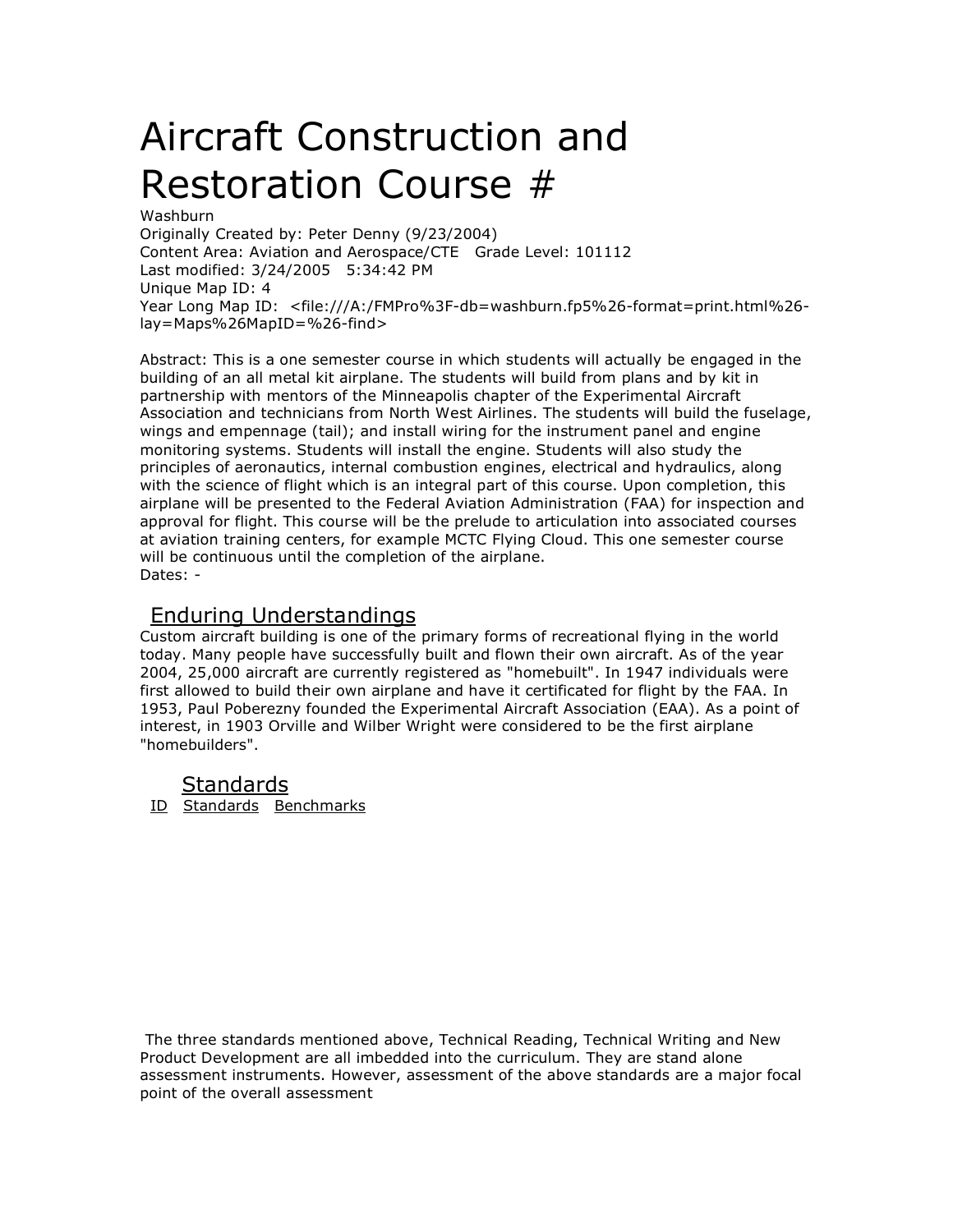## Essential Questions

- 1. Why do people desire to build their own airplane?
- 2. How do people develop this interest and how do they get started in the process?
- 3. How do you choose a medium to build in?
- 4. What workspace, tools and equipment are required?
- 5. What skills are needed?
- 6. How much time and money will this project take?
- 7. Will I make a financial return for my investment?
- 8. How do I finally choose a design?
- 9. Do I build from Plans, Kit or do I design and build my own?
- 10.What about ongoing inspections?
- 11.What decisions should I make regarding engine and instruments?
- 12.What about painting and finishing?
- 13.Does the FAA impose any restrictions on flying my homebuilt?
- 14.What licenses do I need to fly my plane?
- 15.Can I do my own repairs after the plane has been inspected?

## Concepts

Students will require a sound knowledge and understanding of the following concepts. 1.Workshop Safety

2. A sound knowledge of aircraft components and aerodynamics.

3.To be able to read a working blue print. Have knowledge of "Title blocks", "View Types", "Line Types", "special symbols" associated with the aviation industry.

4.The student should have a basic understanding on why an airplane must be in balance.

5. Students will develop an appreciation of the publications out there that will help them build their airplane.

6. Students will become obtain the necessary mathematical skills necessary to make ongoing calculations during the building process.

These being:

Demonstrate problem solving skills, use a calculator, compute whole numbers, compute fraction problems, compute complex numbers, perform fraction conversions, perform decimal conversions, solve decimal application problems, perform percent conversions, round decimal numbers, compute perimeter, compute circumference, categorize angles, compute volume, calculate surface area, solve geometry problems, perform metric to English conversions, perform English to metric conversions.

The student will acquire proficient skills in sheet metal fabrication, repairs, understanding of loads and stressing.

The student will be able to identify and select the correct fastener, including "Cherry Pops", solid rivets both countersink and universal.

The students will also develop the skills in selecting the correct tool for the application and to use it safely.

## **Skills**

1.Students will demonstrate professional safe practices as demanded by the aviation industry.

2. Students will be able to identify major and minor parts of an aircraft as well as to be able to explain their function.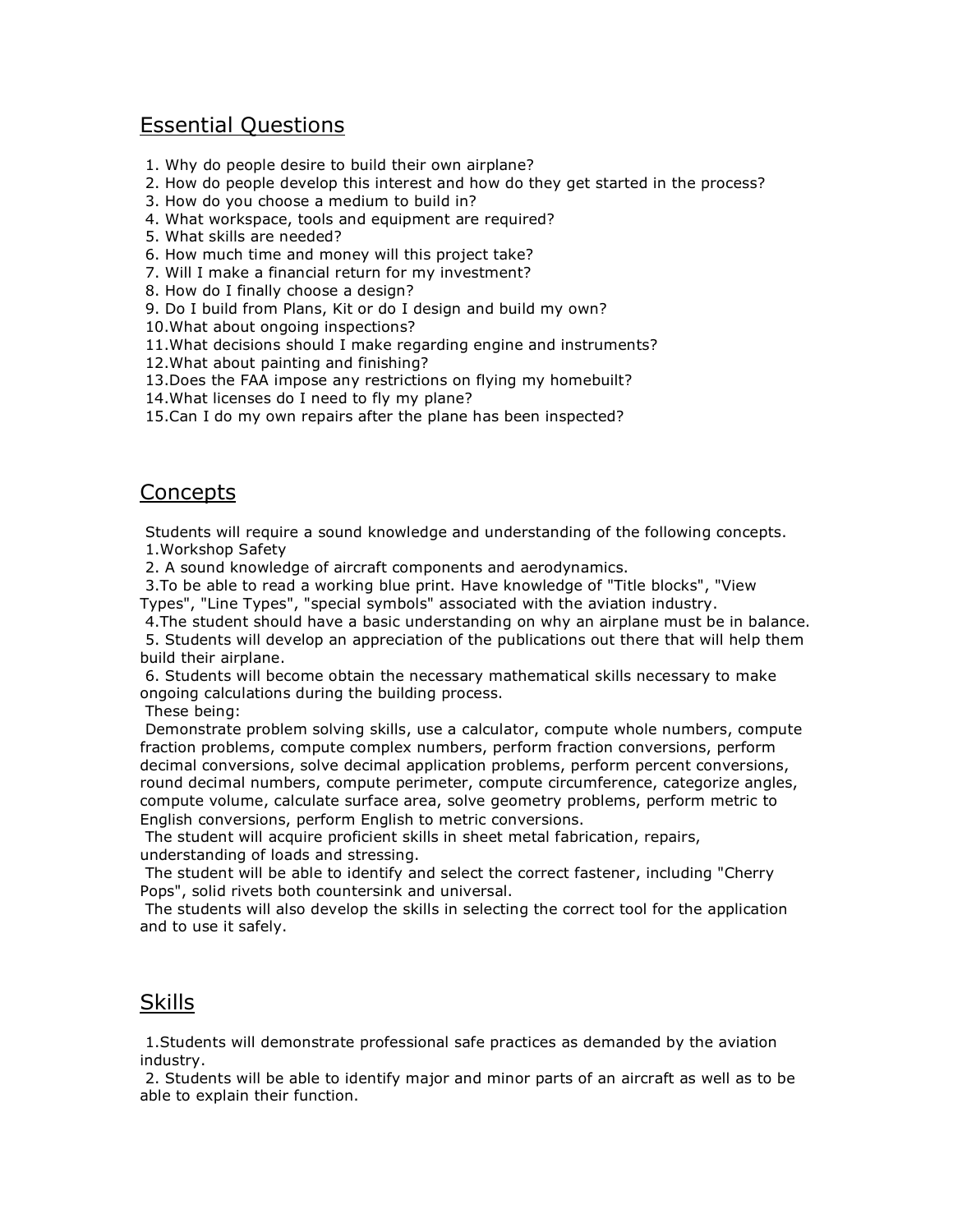3.Students will be able to work and glean relevant information from a number of aircraft plains. The student will also be able to interpret system schematics.

4. Students will demonstrate weight and balance calculations, and to establish Datum reference points.

5. Students will draw information from a number of journals and publications.

6. Students will be required to demonstrate sketching, dimensioning of aircraft parts.

7.Students will be able to demonstrate ability to read, comprehend and apply

information contained in FAA and manufacturers aircraft maintenance specifications, date sheets, manuals relating to "AD's", Regulations (Current) and advisory circulars.

8. The student will be able to inspect and repair structures,

9. Install universal and countersink rivets.

10.Pull "POPS"

11.Form, layout and bend flat sheet aluminum.

12. Select, install, and remove special fasteners for metallic, bonded, and composite structures.

- 13. Select twist drills.
- 14. Select and use a hand file for soft metals.
- 15. Describe the construction characteristics of airframe structures.
- 16. Describe the types of loads carried by wing spars.
- 17. Drill holes with an accuracy of plus or minus 1/16 of an inch.
- 18. Countersink and dimple a hole to receive a rivet.
- 19. Select correct rivets, calculate correct length and edge distance.
- 20. Demonstrate proper riveting techniques.
- 21. Stop drill cracks in sheet aluminum.
- 22. polish filed edges.
- 23. Prepare sheet metal for flush rivets.
- 24. Select bucking bars, and perform a solid riveting task.
- 25. Remove rivets.
- 26. Adjust and operate air riveting equipment.
- 27. Install blind rivets.
- 28. Demonstrate bend radius.
- 29. Bend sheet material to a specified angle.
- 30. Identify "Grain" in Material
- 31.Determine flat dimensions on a layout.

### Summative Assessment

Title:

Description: Title: Aircraft Research Assignment

Description:

The student is to research and report back to the group of his/her findings on a airplane of choice he or she would love to build and own. This project must focus on an airplane not built of metal.

The student is to produce a colorful wall chart. A written four page report will be submitted also.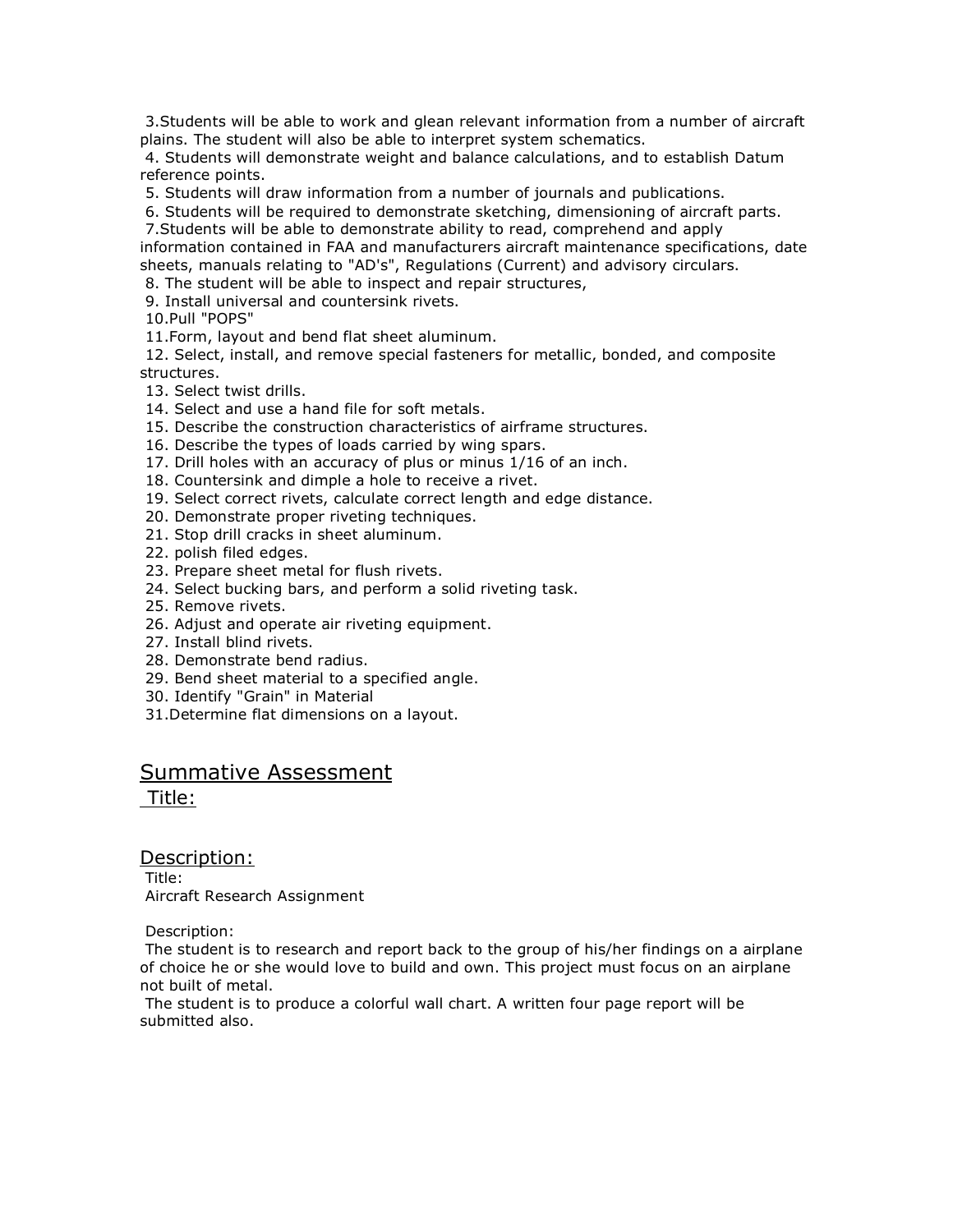## Formative Instruction/Assessments

Assessment #1.

a) The students will be given two blueprints. The student will identify each different line and type of information included on the blueprints. b) Students will be required to demonstrate the correct use of charts and graphs. c) The students will be required to answer worksheets on the Sonex, materials, tools and fasteners. d) A final exam focusing on what was covered throughout the semester. e) Ongoing evaluation of practical workmanship, team skills and safety practices. Assessment #2 Students will work in pairs, markout, layout the set exercise. The students will demonstrate the necessary skills mentioned under "Skills" The project is an introductory exercise from the Sonex factory. Assessment #3 The class will be broken up into the following groups: Tail Group Wing Group Rear Fuselage Group Front Fuselage Group. Students practical skills will be assessed both my the teacher and the mentors. The student's grade will be determined as a group.

## Differentiation

It will be important to recognize early in the semester those students needing assistance with language. It may be necessary to obtain a reader for the student(s) during the testing phase.

## Academic Language

Trade language and necessary terminology.

#### Resources

"Sportplane Builder" by Tony Bigelis EAA "Technical Advisor" Manuals The "FAR" Parts 1 through 183 Advisory Circulars 20-62 to 65-11 Curriculum Guides Airframe and Power Plant MCTC. Selected manuals and Journals

www.sonexaircraft.com Sonex Aircraft www.eaa.org Experimental Aircraft Association www.sun-n-fun.org Sun and Fun Fly-In www.usjabiru.com Jabiru engines